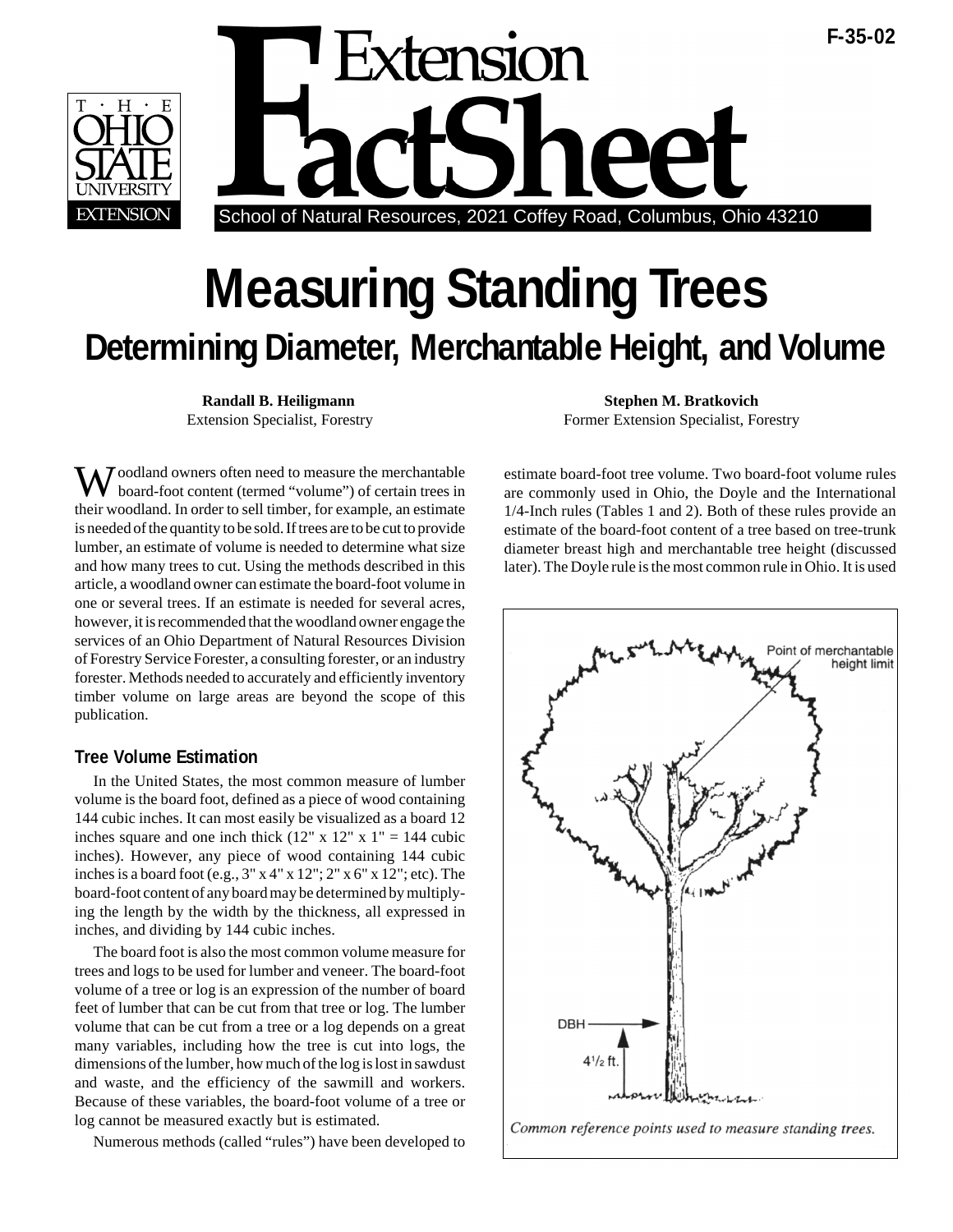by the timber industry and many professional foresters. The International 1/4-Inch rule is used by state agencies and the U.S. Forest Service.

A comparison of these two volume tables will show that they are not identical. The International 1/4-Inch rule is generally considered to be the best estimate of the amount of lumber that can actually be sawn from a tree or a log under optimum conditions. The Doyle rule substantially underestimates the volume of trees in the smaller diameter classes. The International 1/4-Inch rule should, therefore, be used when the most accurate estimate of yield is important, as when determining how many trees to cut to obtain a specified amount of lumber. When marketing timber stumpage, however, the choice of volume rule is less critical. Confusion on quantity should not arise as long as both buyer and seller know which rule was used to estimate volumes. Timber stumpage prices are commonly adjusted based on which rule is used.

#### **Measuring Tree Diameter**

Tree-trunk diameters are measured at breast height (termed diameter at breast height or DBH), defined as the diameter of the tree 4-1/2 feet above ground on the uphill side of the tree. If a tree forks below breast height, each trunk is treated as a separate tree. DBH can be measured with a tree caliper, a Biltmore stick, a tree diameter tape, or a flexible measuring tape (e.g., cloth or steel). Tree calipers, Biltmore sticks, and tree-diameter tapes can be purchased through forestry equipment supply companies. The flexible measuring tape can be used to measure tree trunk circumference and circumference divided by 3.14 to determine diameter.

#### **Measuring Merchantable Height**

Merchantable height is the height of the tree (or the length of its trunk) up to which a particuar product may be obtained, usually minus a one-foot stump height. Merchantable tree heights for sawlogs and veneer are generally estimated to the height where the trunk diameter tapers to 10 inches, or until heavy

branching or defects are encountered. The merchantable height of very valuable trees, such as veneer black walnut, may be measured to the nearest foot or two feet. The merchantable height of most other trees is measured in units of 16-foot logs and 8-foot half-logs. Merchantable height measurements are rounded to the nearest half-log. Thus, a tree with a merchantable height of 42 feet would be measured as having 2-1/2 logs of merchantable height.

Merchantable heights may be measured with a number of special instruments designed specifically for tree-height measurements such as clinometers, altimeters, relascopes, or hypsometers. These instruments are available through forestry equipment supply companies. Merchantable heights can also be measured with a long pole if only a few trees are being measured and they have relatively short merchantable heights. With some practice, merchantable heights in log and half-log units can be estimated quite accurately, particularly for trees with short merchantable heights.

## **Using the Tables to Estimate Merchantable Tree Volume**

Once the diameter at breast height and the merchantable height of a tree have been measured, Table 1 or 2 may be used to estimate its volume in board feet. For example, a 20-inch DBH oak tree with a merchantable height of 2-1/2 logs contains 260 board feet Doyle rule or 350 board feet International 1/4-Inch rule.

When using these tables, it is important to remember that only that portion of the trunk that will produce a useable product should be measured. Portions of the trunk or entire trunks that are hollow, excessively crooked, rotten, etc., should not be measured. You may hear foresters or buyers talking about gross and net volume. Gross volume is the estimated tree volume without deduction for defects (i.e., the DBH and merchantable heights of all of the trees were measured ignoring defects, volumes were determined, and the volumes were added up). Net volume is the estimated tree volume with proper deductions made for defects.

Visit Ohio State University Extension's WWW site "Ohioline" at: **http://ohioline.osu.edu**

All educational programs conducted by Ohio State University Extension are available to clientele on a nondiscriminatory basis without regard to race, color, creed, religion, sexual orientation, national origin, gender, age, disability or Vietnam-era veteran status. Keith L. Smith, Associate Vice President for Agricultural Administration and Director, OSU Extension